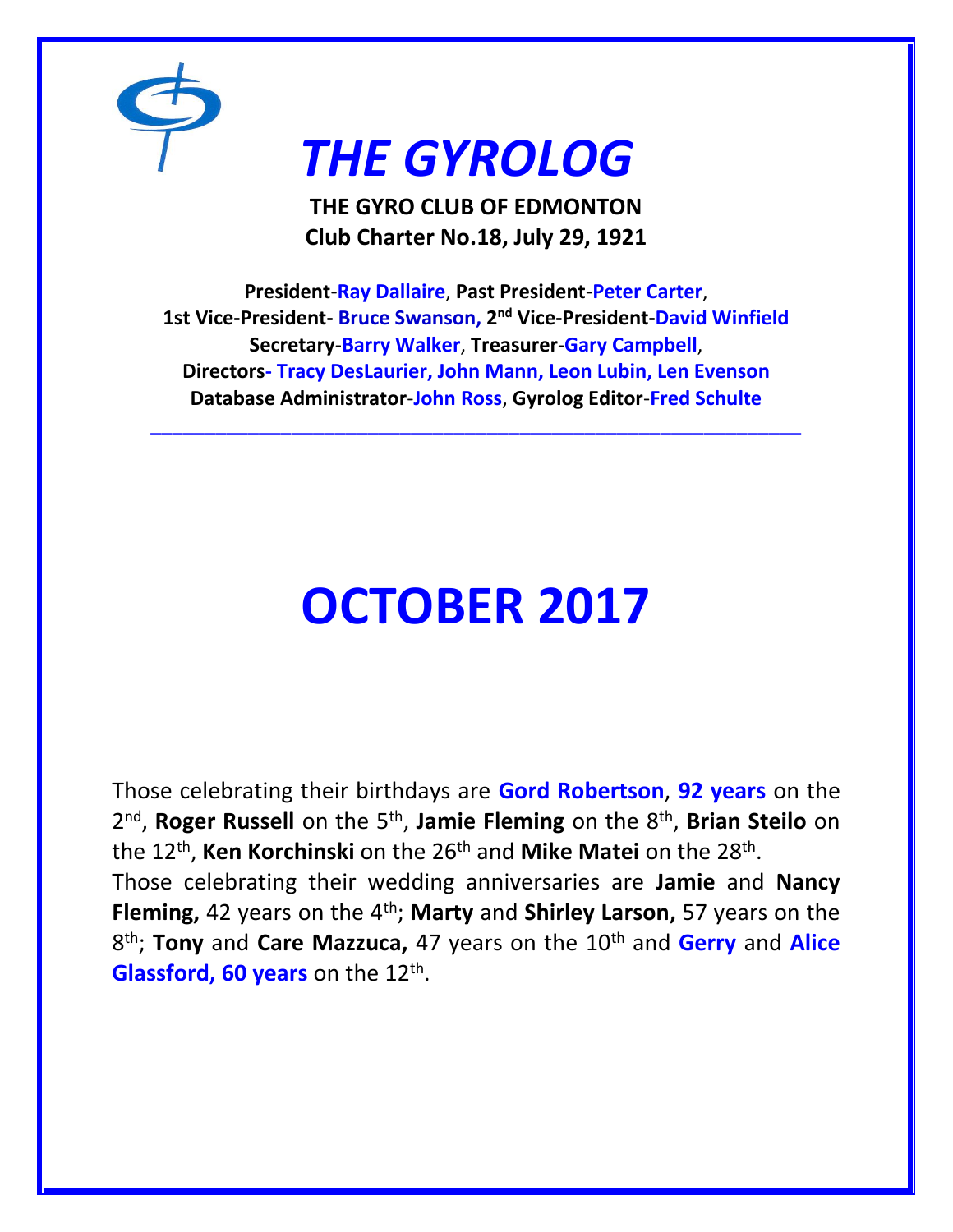**Rick Craddock, Vice-President** welcomed 48 GYROs and two guests from the **Sherwood Park** and **Edmonton Gyro Clubs** to the **GYRO Bocce Evening** held at the Italian Seniors Centre in Norwood on 110 Avenue in Edmonton.

Each team consisted of two Edmonton and two Sherwood Park members. The facility provides three bocce courts which allowed six teams to play at a time. The rules were streamlined with a 20-minute limit to score a maximum of 11 points. The banking of ball shots off the side walls sped up the games and provided some daring opportunities to get crazy with ball placement.

**Past District Governor Bernie Kropp** led the group in the singing of Cheerio and **Rick Craddock** presented the Toast to the Queen. Dinner consisted of Caesar salad, pasta, chicken cacciatore and dessert. The winner of the 50-50 draw was **Barry Walker.**

The teams battled it out until the final round was played between **A Team: Gord Stewart, Lloyd Wilson, Fred Schulte and David Burnett and B Team**: **Don Greig, Rick Craddock, Bruce Foy and John Boyd. The winners were team A!**

Thanks to the Sherwood Park Gyro Club for accommodating the Edmonton Club in this first-class event and especially **Augie Annicchiarico** and **Mike Matei** for organizing the participation from both clubs.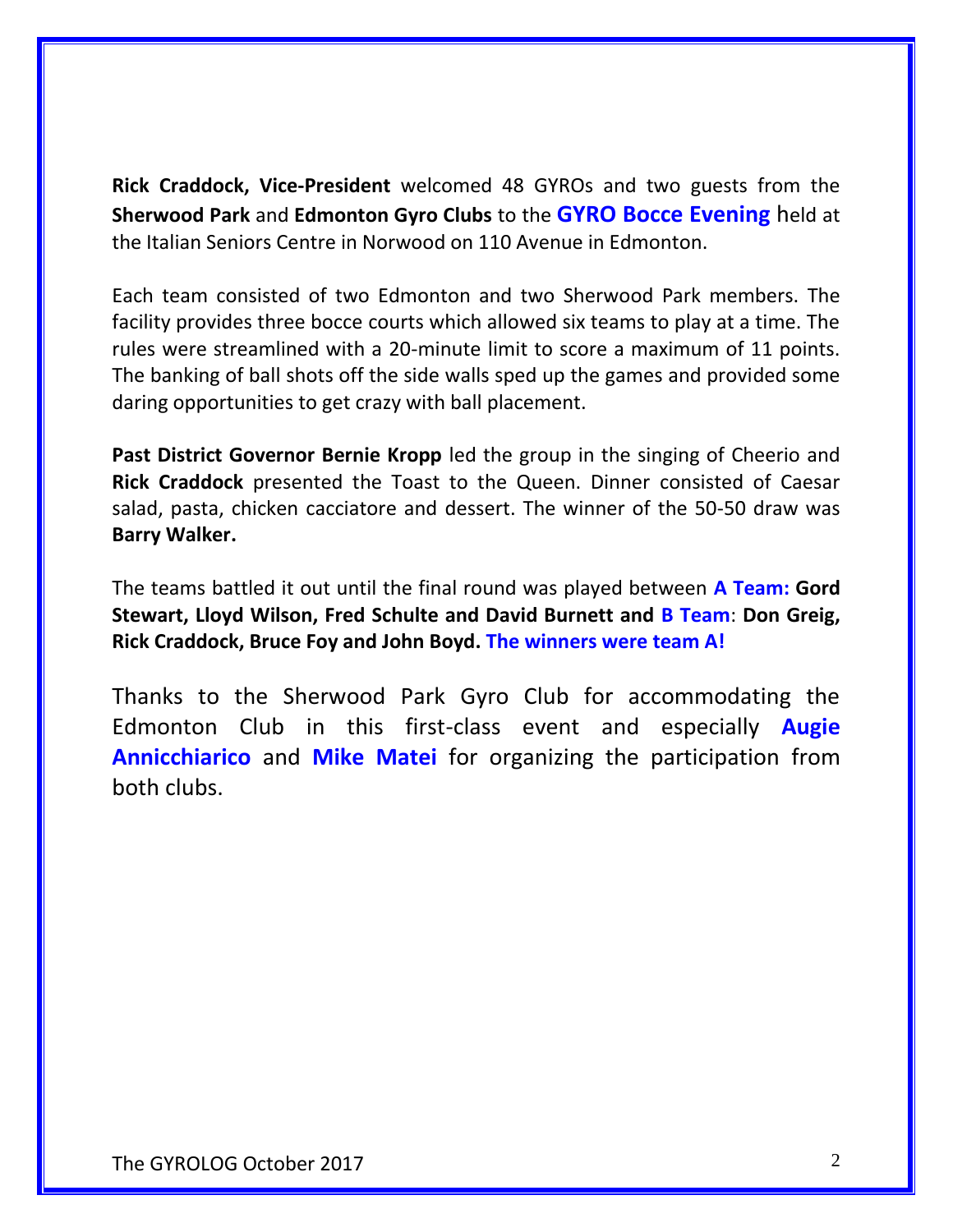

**David Burnett Gord Stewart Fred Schulte Lloyd Wilson**

**President Ken Lesniak** of the Sherwood Park Gyro Club welcomed 75 Gyros, ladies and guests from the Edmonton Crossroads, Edmonton and Sherwood Park Gyro Clubs to the **Annual Founders Night** held at the Belvedere Golf and Country Club on October  $25<sup>th</sup>$ . Included in this boisterous group were 31 from the Edmonton Club.

**President Ken** led the Toast to the Queen and presented the Grace. **Rikke Dootjes** led the singing of Cheerio which turned out to be one of the best on key and melodious efforts heard in years. Well done Gyros!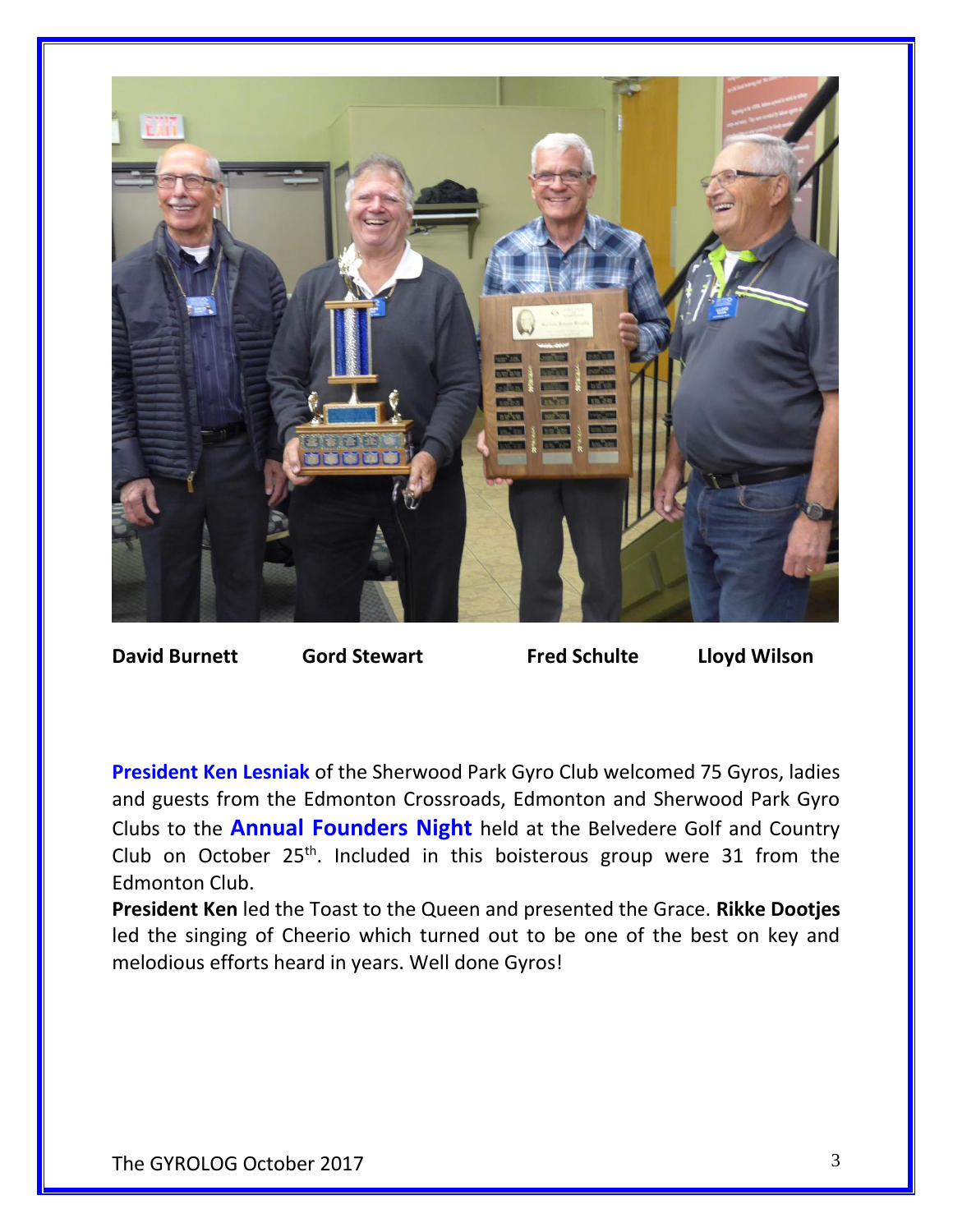

 **President Ken Lesniak**

**Past District Governor Bernie Kropp** gave a short talk on the beginnings of Gyro in Cleveland, Ohio in 1912 by three young college men, **Paul Schwan, Gus Handerson** and **Ed Kagy.** They believed that their college friendship should be continued. This was a time when outhouses, wood and coal stoves and telegraph and rudimentary telephone service were available. Face to face communication was desirable, even essential in the business community. The Gyro Club helped these young men prosper in business while cementing their personal friendships. In the present time where we have an unbelievable choice of electronic communication devices, face to face contact is still very important!

The three founders had been meeting for some time and officially organized the Cleveland club on June 24, 1912. Incorporation took place on **October 21, 1914**, and that is no doubt why **Founders Night** celebrations are slated to occur as near as possible to that date.

The GYROLOG October 2017 4 Our guest speaker was **Steven Kaszuba,** an educator, administrator, author and historian. Steven's topic was "Writing a Story". The nature of writers is that they are vain, selfish and lazy. Travel is a key way to verify history writing. Steven's defining moment came in 1965 when he watched the movie "Dr. Zhivago" twice. Doctor Zhivago tells the story of Yury Zhivago, a man torn between his love for two women while caught in the tumultuous course of twentieth century Russian history. From this time on, Steven has spent considerable time in researching different historical events in Russia including the Ukraine and Siberia.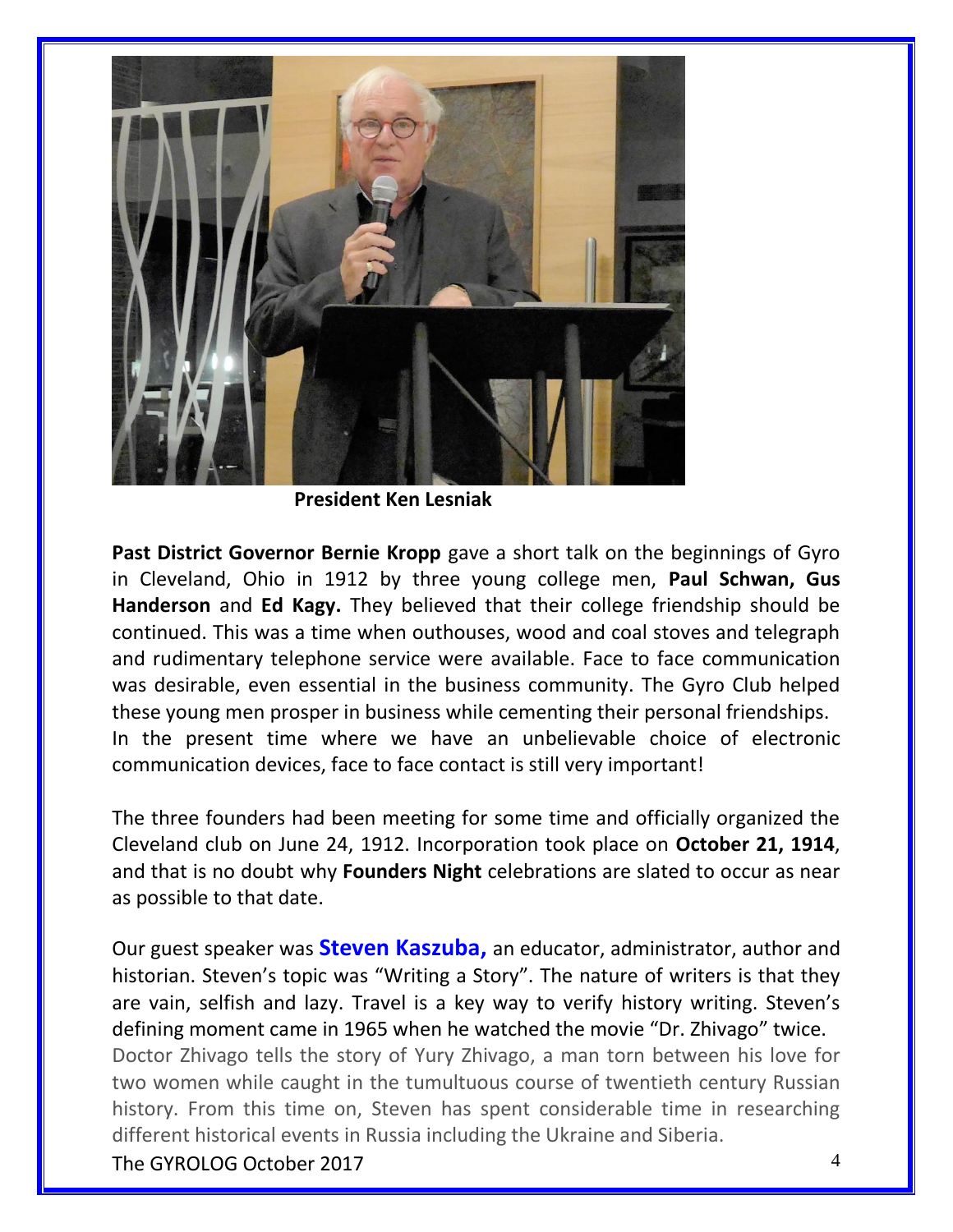His first book is entitled **"***Once Lived a Village"* The book describes the mass movement of an entire village to accommodate the Russian edict to collectivize farms to produce food for the state.

His second book was developed as the result of his seduction by the Trans-Siberian Railway. The period of the book entitled *"Destination Gulag"* is 1928 and weaves a story around a cousin who experienced deportation to Siberia.

His third book, "**To War Survive"** is dedicated to orphans who are the innocent victims of the worlds worst calamities and is based on the plight of two distant cousins. Steven emphasized that that the number one priority for the children of immigrants is education.



**PDG Bernie Kropp**

**Thanks to the Sherwood Park Gyro Club for organizing this important Founders Night Event!** The Edmonton Gyro Club looks forward to hosting Founders Night in October 2018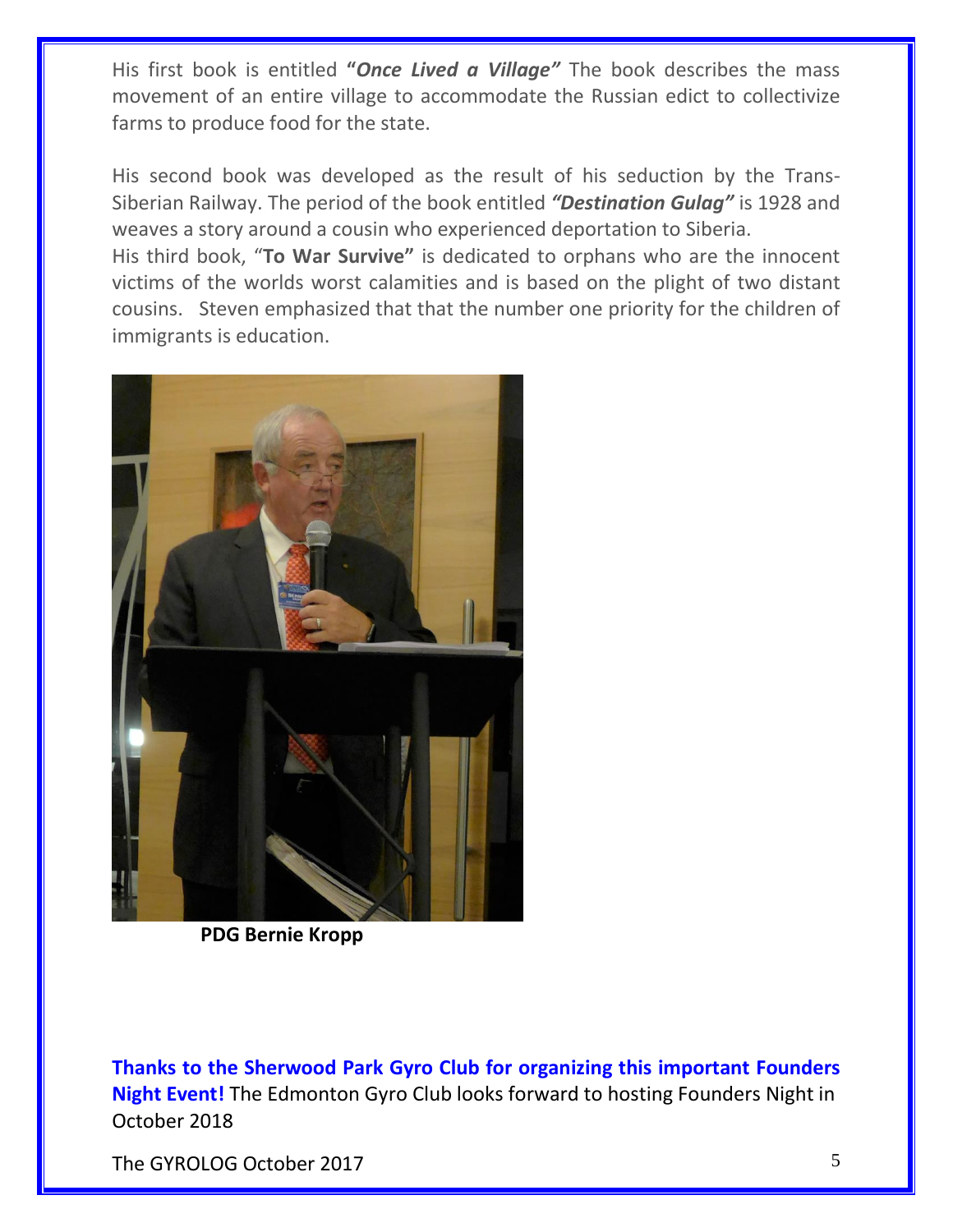

**Two of the most overlooked qualities in life are patience and wisdom!**

**Leon Lubin** was born in Rosthern, Saskatchewan in 1934 and spent his early years in Blaine Lake. Both his parents emigrated from Russia, his father after serving in W.W.I and his mother at the tender age of 13. They met in Winnipeg and later moved to Blaine Lake where his father operated a General Store until he retired.

The GYROLOG October 2017 6 Leon attended elementary school in Blaine Lake and finished high school in Saskatoon. He then completed a B.A. in Science at the University of Saskatchewan. While at university he was affectionately known as "Senator Lubin". "He was one of the infamous cut-ups of the day who ensured that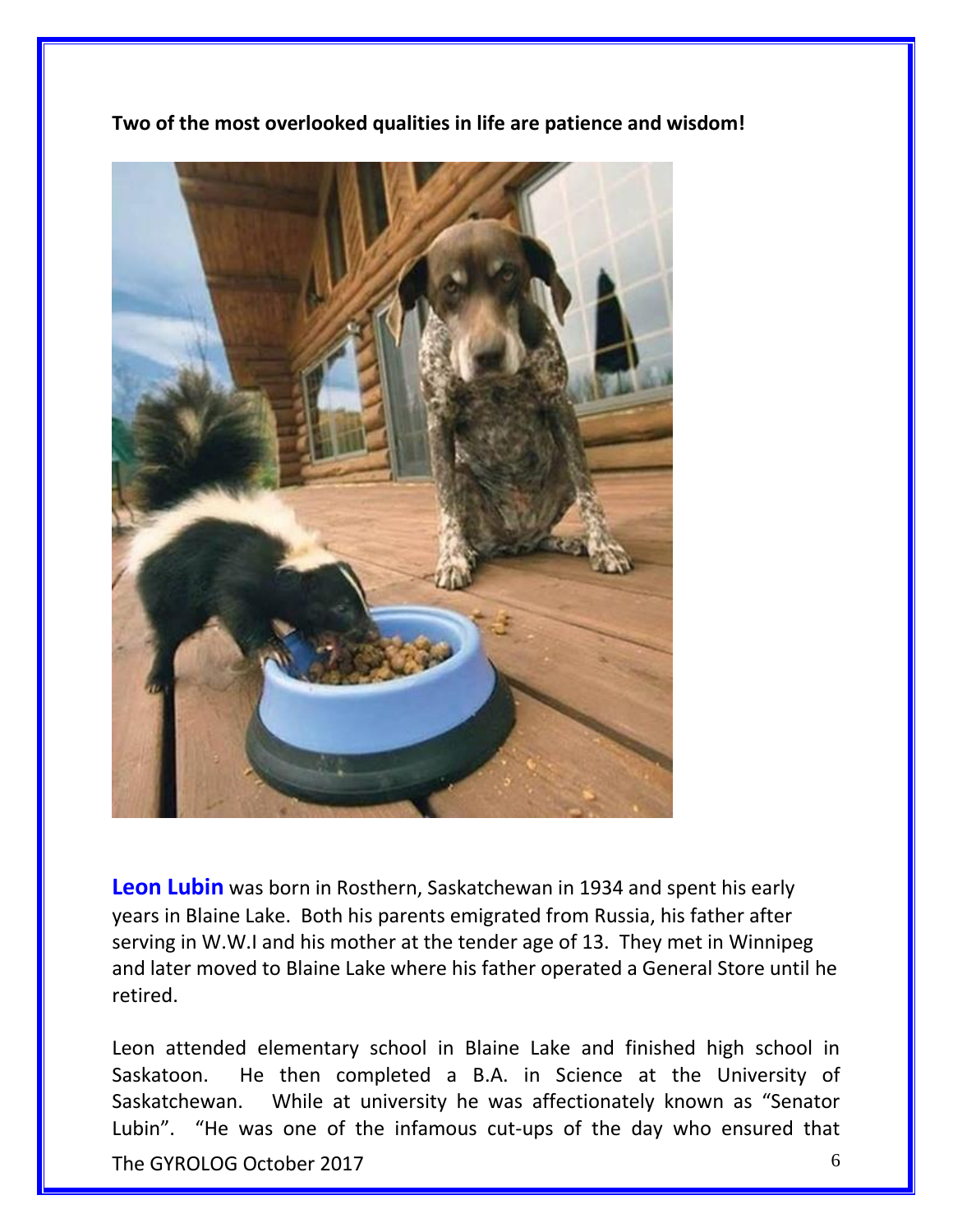campus life had an abundance of spirit, pranks, and intrigue. On numerous occasions, Leo and his cohorts reminded everyone that there was more to campus life than having one's nose buried in a book." (quote from Fall 1991 Green and White, University of Saskatchewan). Among other activities, he was sports editor of the campus newspaper, on the Men's Athletic Board and Director of Varsity Varieties. Interestingly, after graduation, for much of his career, he was closely involved in promoting and administering educational programs.

Initially, after graduation, Leon worked at Investors Syndicate in Saskatoon. He maintained his connection with the campus through the Greystone Theatre, performing in a production which won a place in The Dominion Drama Festival. It was at this time Leon started dating Jo-Anne.

Jo-Anne was born in Vancouver during the Second World War where her father served in the Royal Canadian Air Force. When the War ended, the family moved to Regina where Jo-Anne received her public school education followed by Teachers' College. Following graduation, at 18 years of age, she taught grade 8 for one year and found it to be a maturing experience. She resigned her position and spent a year travelling around Europe before returning to teach for another 2 years.

She then enrolled at the University of Saskatchewan where she received her Bachelor of Arts in English. Jo-Anne and Leon were married in Saskatoon in 1965 – a union which has lasted 52 years.

Following the birth of their first child, Suzanne, the couple moved to Edmonton where Leon was enrolled in the Masters of Business Administration Program (MBA). He graduated in 1972 and worked for the Edmonton Public School District as a Project Associate co-developing a decentralized budgeting model which integrated the educational and financial aspects of planning in schools and central administration. The program has since been implemented in many school districts in the United States and other parts of the world. Leon went on to become Supervisor in the Personnel Department. His final assignment was as Director of Support Staffing.

The GYROLOG October 2017 **7** 2017 **7** Following his tenure with the school system, Leon continued in the educational field to become the Executive Director of the newly implemented Alberta Heritage Scholarship Fund. In this position, he was responsible for the implementation, coordination, delivery, and evaluation of 35 scholarship programs established under the \$100 million Scholarship Fund. During this time, he also served as a Public School Board Trustee, Vice Chair of the Edmonton Board of Health, Vice President of the Junior World Basketball Championships and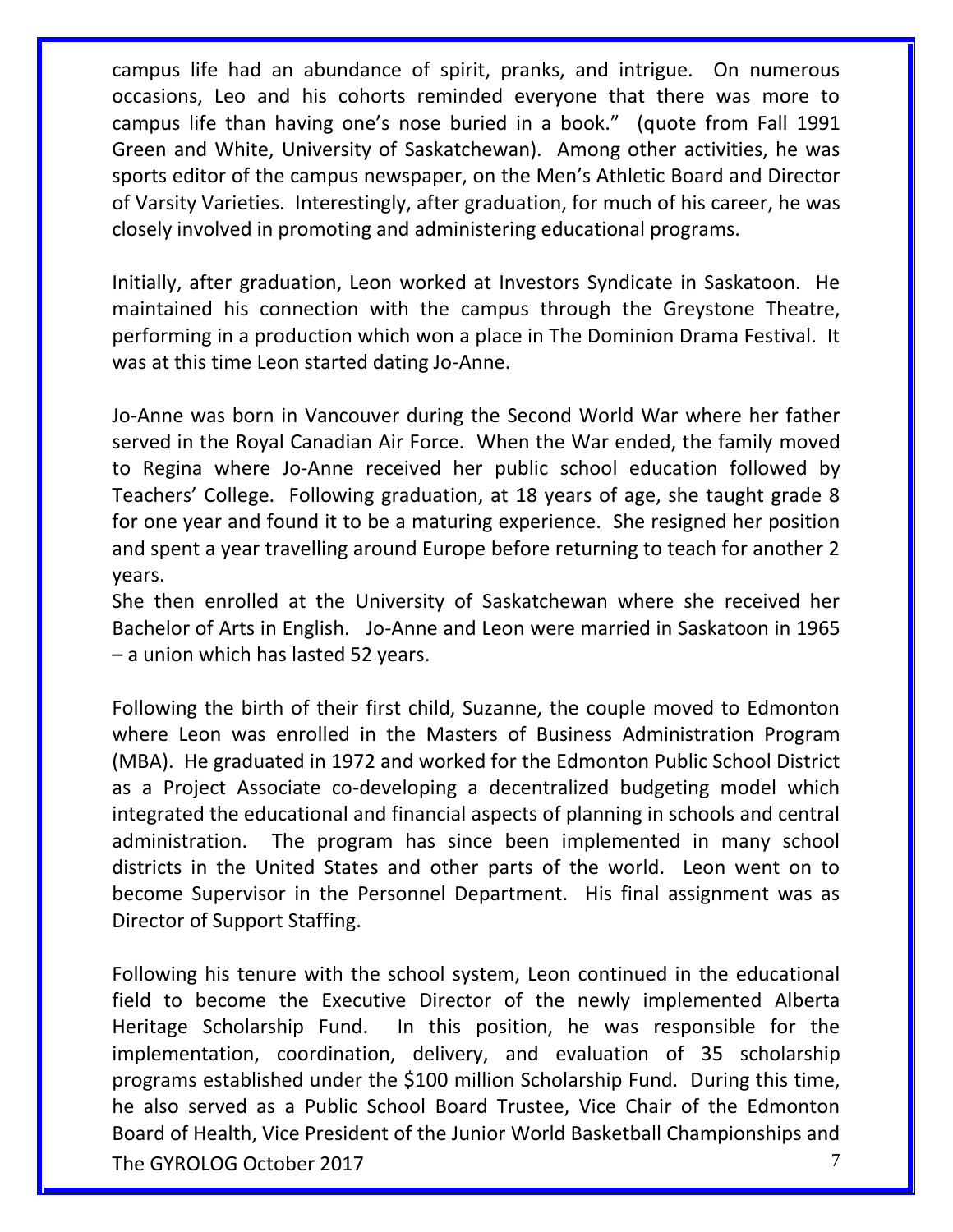was on the Board of Directors for the United World Colleges. Needless to say, he had little time to smell the roses.

Upon his first stab at retirement, he was recruited to head up the Alberta Motion Picture Association. Much of his energy was focused on lobbying the Provincial Government to replace the incentives which were eliminated during the cut-backs of the late 80's. Some 7 years later, the mission was successful, and the industry once again became an economic and artistic success.

During this period Jo-Anne worked for the Edmonton Public School Board as a teacher and principal participating in many curriculum development and strategic planning initiatives at the school and district levels. She was fortunate to have a wide range of experience working with special needs, academic challenge and French immersion students. In the late 1970's she took a sabbatical leave to earn a Master's Degree in Education.

Jo-Anne also conducted professional workshops for teachers in jurisdictions throughout the province and worked for Concordia University as a mentor to student teachers. Following her retirement from education, Jo-Anne spent ten years serving as a director on three medical research boards including the Alberta Heritage Foundation for Medical Research. She also competed in the World Masters Games in Edmonton and Torino, Italy, winning swimming medals in her age category both times.

Over the years, Leon continued to meet new challenges as an Appeals Commissioner for the Workers Compensation Board, Chair of the City of Edmonton Taxi Commission, and Chair of the Board of Referees-Employment Insurance Commission. For the past 25 years, he served as the Alberta Director for the Forum for Young Canadians, a Foundation dedicated to bringing students from across Canada to Ottawa to learn about the process of government.

Leon and Jo-Anne enjoy spending time with their two children, Suzanne and Michael, who are both lawyers, as well as with their four grandchildren, Felix and Cleo in the Cayman Islands and Claire and Grace in Edmonton.

They enjoy travelling and socializing with their friends in Gyro and Gyrettes. Leon was introduced to Gyro by Walter Yakimets in 2006 and served as President in 2009-10.

**Thank you, Leon and Jo-Anne, for 11 years of energetic friendship!**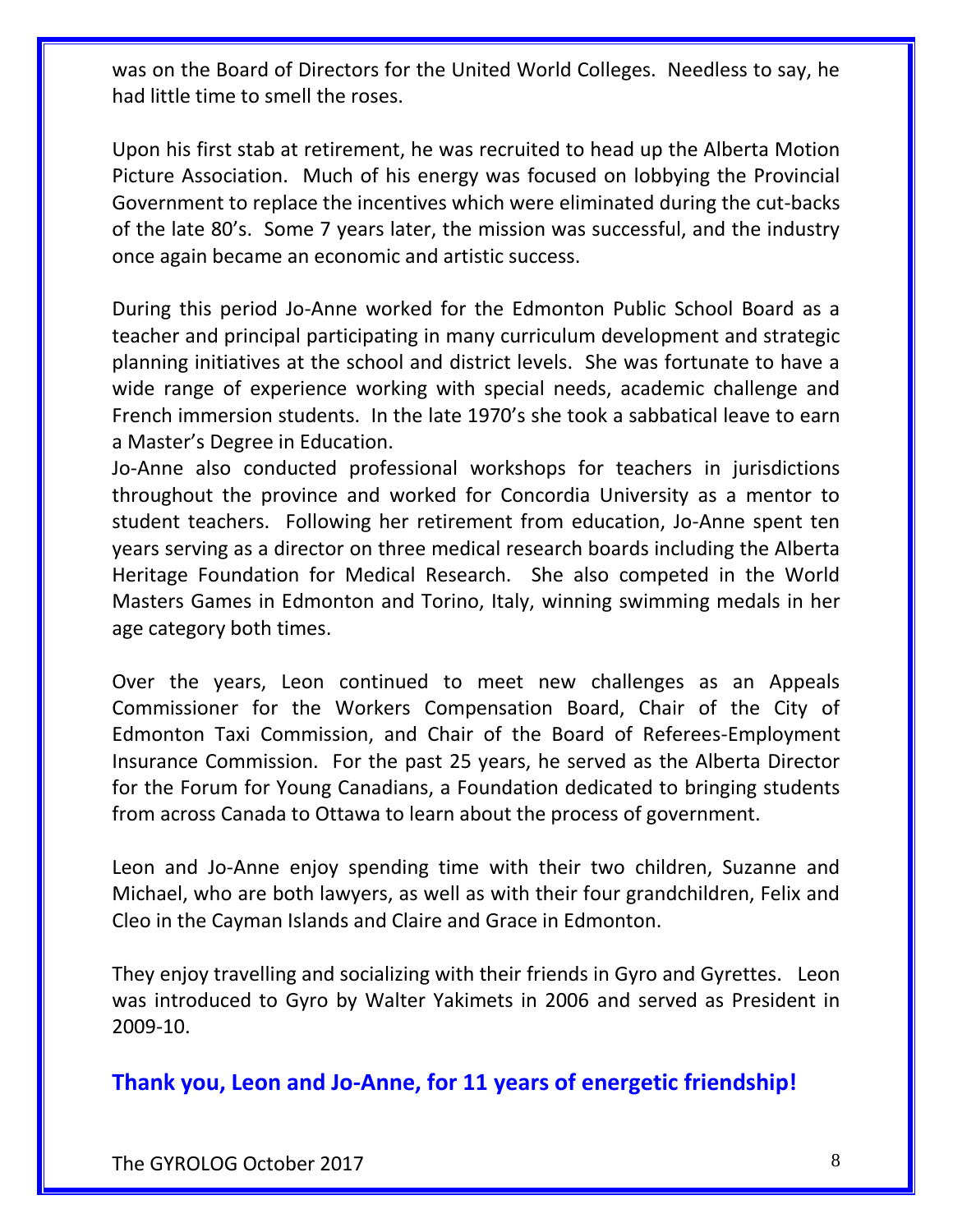

 **Leon and Jo-Anne Lubin**

**'Fast Fred'**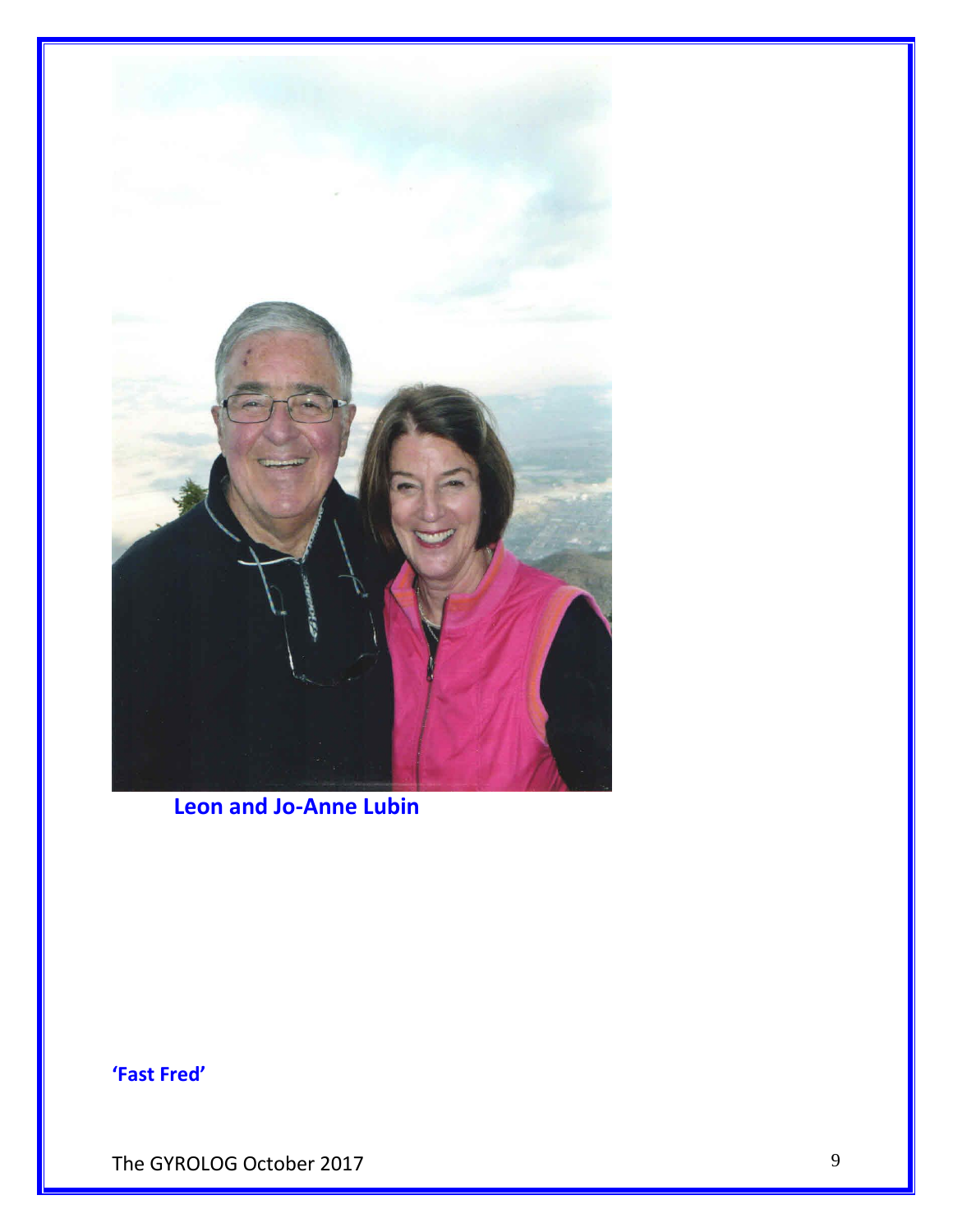## **UPCOMING EVENTS**

### **DISTRICT VIII CURL-A-RAMA, Banff, Alberta, November 3-5**

**Host: Gyro Club of Calgary**

**Cost: \$255 per curler or \$200 per non-curler which includes:**

- **A minimum of three six end games with prizes for winners and runners-up in four events.**
- **Two night's accommodation at the Voyager Inn based on double occupancy (\$120 extra for single occupancy).**
- **Gyro hospitality on Friday evening with snacks, a chili dinner and host bar**
- **Breakfast on Saturday and Sunday.**
- **Banquet dinner with wine on Saturday evening followed by a poker tournament.**

**Enter as a team, or individually, and you will be assigned to team. Guest's welcome.**

**Anyone interested in participating should contact Mike Matei.**

## **Tuesday Luncheon Meeting, Royal Mayfair Golf Club, November 7th**

**Speaker and Topic: TBA Contact: Ray Dallaire**

## **GYRETTE Luncheon Meeting, Royal Mayfair Golf Club, November 14th**

**Time: Registration 11:30, Lunch 12:00 noon. Speaker: Ryan Teplitsky, Construction Project Manager, City of Edmonton. Topic: New Walterdale Bridge Contact: Marlene Burnett**

### **Tuesday Luncheon Meeting, Royal Mayfair Golf Club, November 21st**

**Speaker: Dr. Tom O'Leary, Anesthetist Topic: History of Ether Contacts: Len Evenson and Jack Bowen**

## **GYRO/GYRETTE Christmas Party, Riverview Room, Shaw Conference Centre, Tuesday December 5th**

**Cost: \$70 per person or \$80 with wine More details to follow. Contacts: Bruce Foy and Sam Gruden**